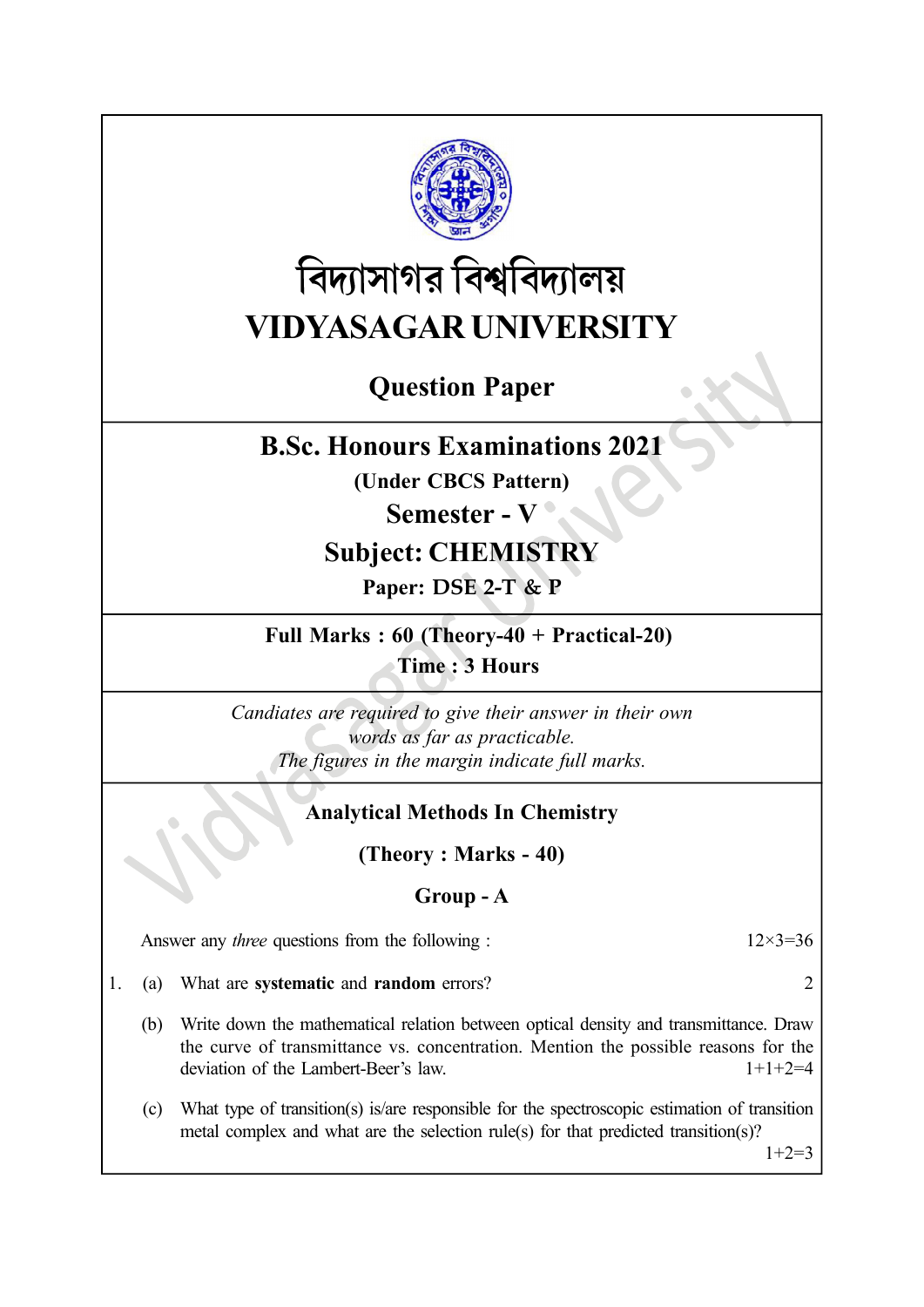- (d) What is resonance line and atomic fluorescence? Which flames are usually used for atomizer in AAS analysis? 2+1=3
- 2. (a) The Job's plot shown here is for Fe(II) complexed with o-phen ligand. Based on the given figure, propose the possible metal-ligand stoichiometry (M:L ratio) for that complex. Explain how do you arrive at your answer. 03



- (b) (+)- Tartaric acid has a specific rotation of +12.0°. Calculate the specific rotation of a mixture of 75% (+)-tartaric acid and 25% (–) - tartaric acid and also find out the enantiomeric excess for this sample. 04
- (c) Write a short note on Zeeman background correction used in flame atomic absorption spectroscopy. 03
- (d) In chromatography, why the optimal flow rate becomes greater if the stationary phase particle size is smaller? 02
- 3. (a) What is cold or flameless technique in AAS? Why is it so called? Name the elements that can be analyzed by this method?  $2+1+1=4$ 
	- (b) What is known as 'extraction by chelation' and 'extraction by solvation'? Discuss the role of pH in solvent extraction process.  $(1+1)+2=04$
	- (c) The IR spectrum of  $Co(CO)_{4}H$  shows a significant band at 1934 cm<sup>-1</sup> for the stretching of 'Co-H' bond. Find out the expected stretching frequency of  $Co(CO)_{4}D$  ( $v_{Co-D}$  in  $cm^{-1}$ ). 02
	- (d) What is reverse phase liquid chromatography (RPLC)? 02
- 4. (a) Draw the curve with explanation for the conductometric titration of oxalic acid by NaOH solution. 02
	- (b) 'A set of experimental results with high precision does not always produce high accuracy'. Explain the statement with suitable example. 02
	- (c) What are physical and chemical interferences? How do you overcome these?  $2+2=4$
	- (d) What is thermogravimetry (TG) analysis? Draw the TGA thermogram of  $CaC_2O_4.H_2O$ and hence explain its decomposition modes.  $1+3=4$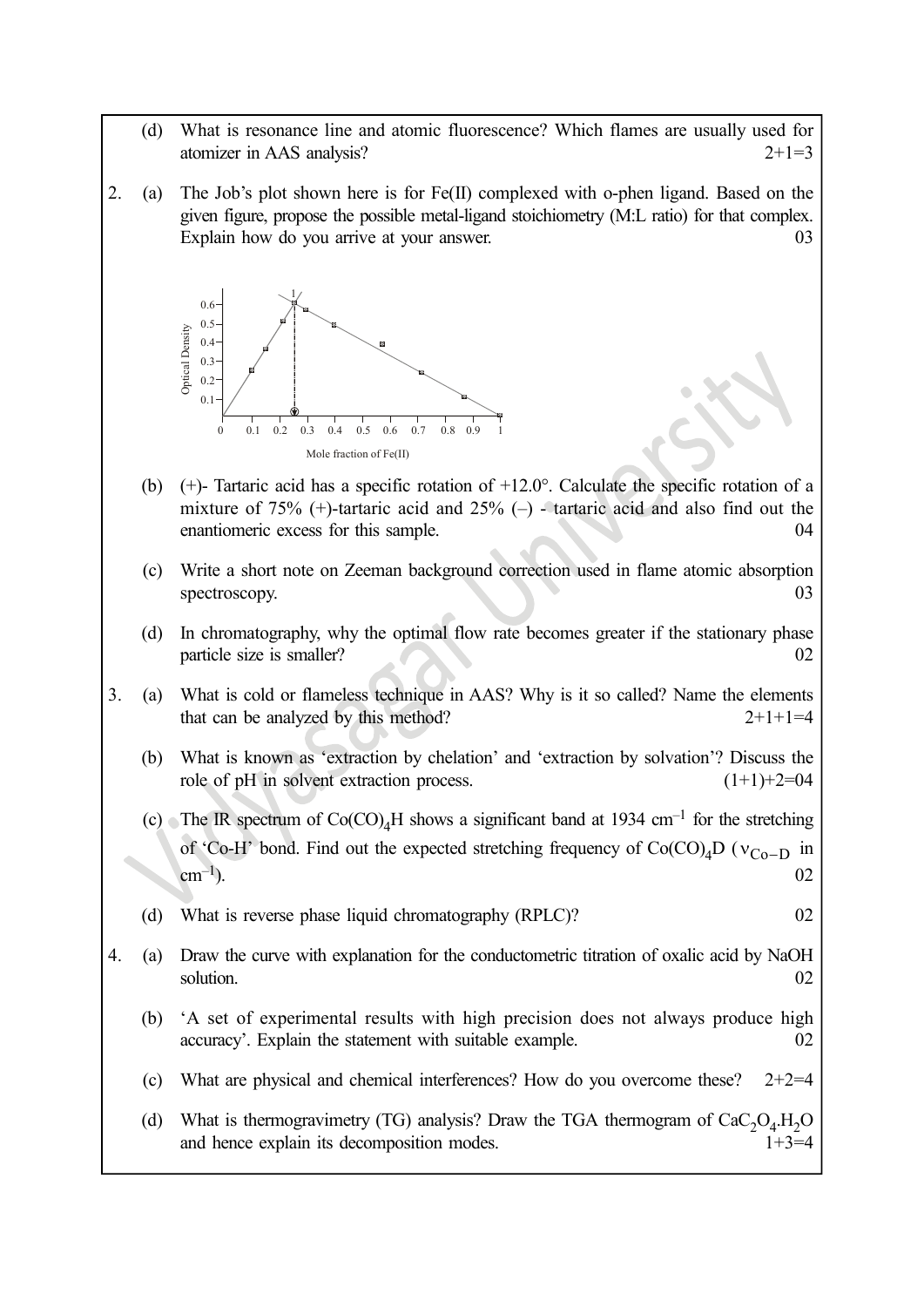5. (a) If a sample containing a mixture of hydrocarbons namely pentane, isopentane and neopentane is subjected to injected into Gas Chromatography, then arrange the given hydrocarbons according to their decreasing retention time with proper justification. 3 (b) What is electrodeless discharge lamp (EDL) and how does it work? 3 (c) What are basic differences between the single and double beam UV-Visible spectrophotometer with respect to their basic structure and operating function? 3 (d) A loss of 0.3 mg Cu occurs during the course of the analysis of that sample. Find out percentage of relative error due to this loss, if the weight of Cu in the sample is 300 mg. 3 6. (a) What is ionization suppressant? Explain its function. 2 (b) Write down the comparison between HPLC and GLC. 2 (c) Explain the role of supporting electrolyte during voltammetry analysis of a redox reaction. 2 (d) A 2.5  $\times$  10<sup>-4</sup> M solution of a transition metal complex exhibits an absorption maximum at 630 nm with an absorbance of 0.88 when measured in a cuvette with a path length of 1.5 cm. Calculate the absorbance of  $1.5 \times 10^{-3}$  M solution of the same complex recorded in a cuvette with a path length of 0.2 cm. (e) Write down the advantages of thin layer chromatography (TLC) over paper chromatography. Why spraying agent is required in the separation of ions through paper

### Group - B

chromatography? 2+1=3

Answer any two questions from the following :  $2 \times 2 = 4$ 

1. Explain why indirect coulometric titration is more practical than direct one?

- 2. Why KBr pellet is used to measure infrared spectra (IR) in solid state?
- 3. What do you mean by adsorption partition chromatography?
- 4. What is the purpose of using Shift reagents in NMR?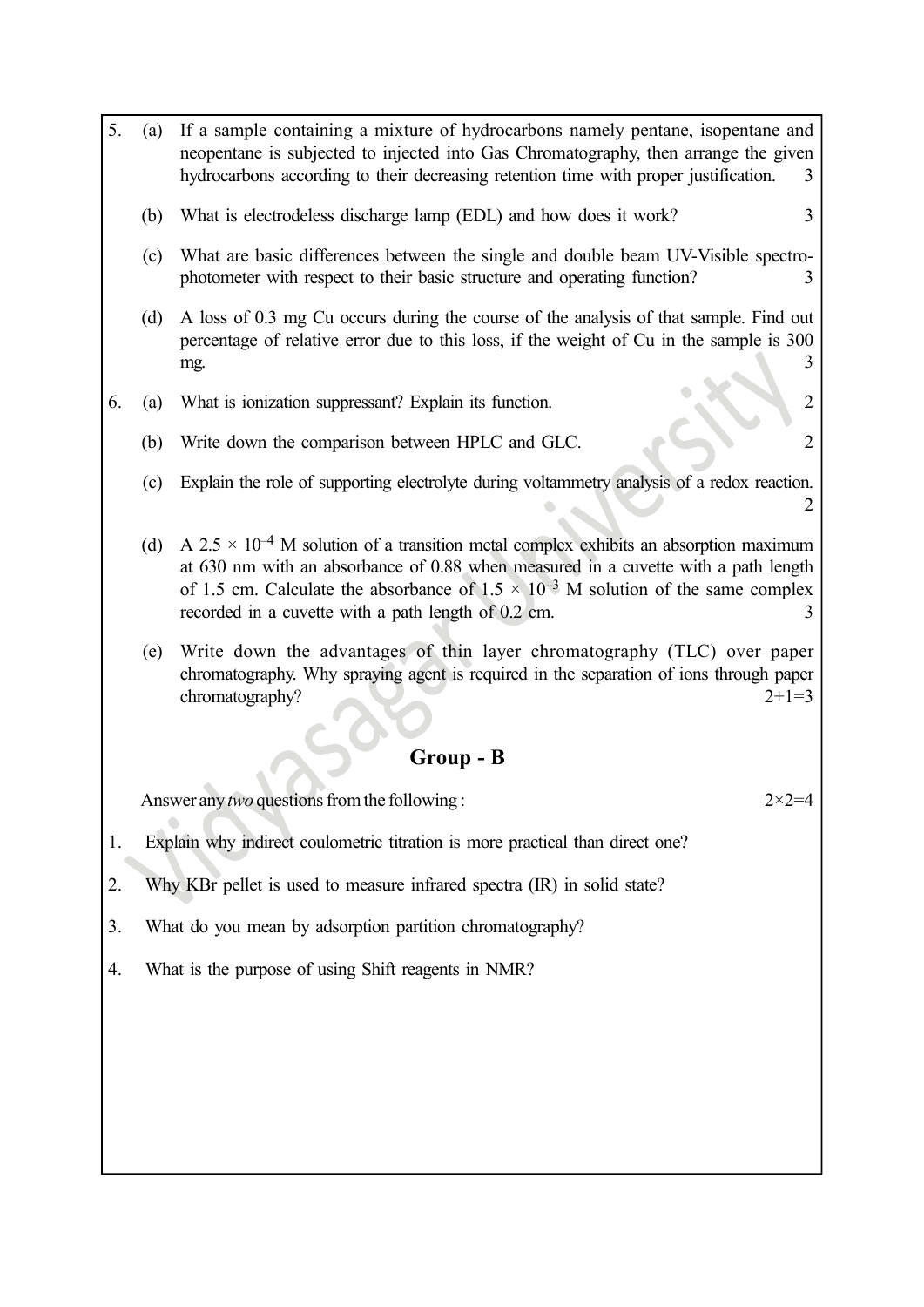## (Practical : Marks - 20)

Answer any *one* from the following questions : 20×1=20

- 
- 1. State the principle of HPLC and explain it uses with an example. Discuss the principle and methodology for the separation of a mixture of Sudan yellow and Sudan Red by TLC technique. 5+15=20
- 2. How does temperature affect pH? State the principle and procedure for determination of pH of soil.  $5+15=20$
- 3. What is Chemical Oxygen Demand (COD) and Biological Oxygen Demand (BOD) ? Write down the principle and methodology for determination of chemical oxygen demand (COD) using spectrophotometry. 5+15=20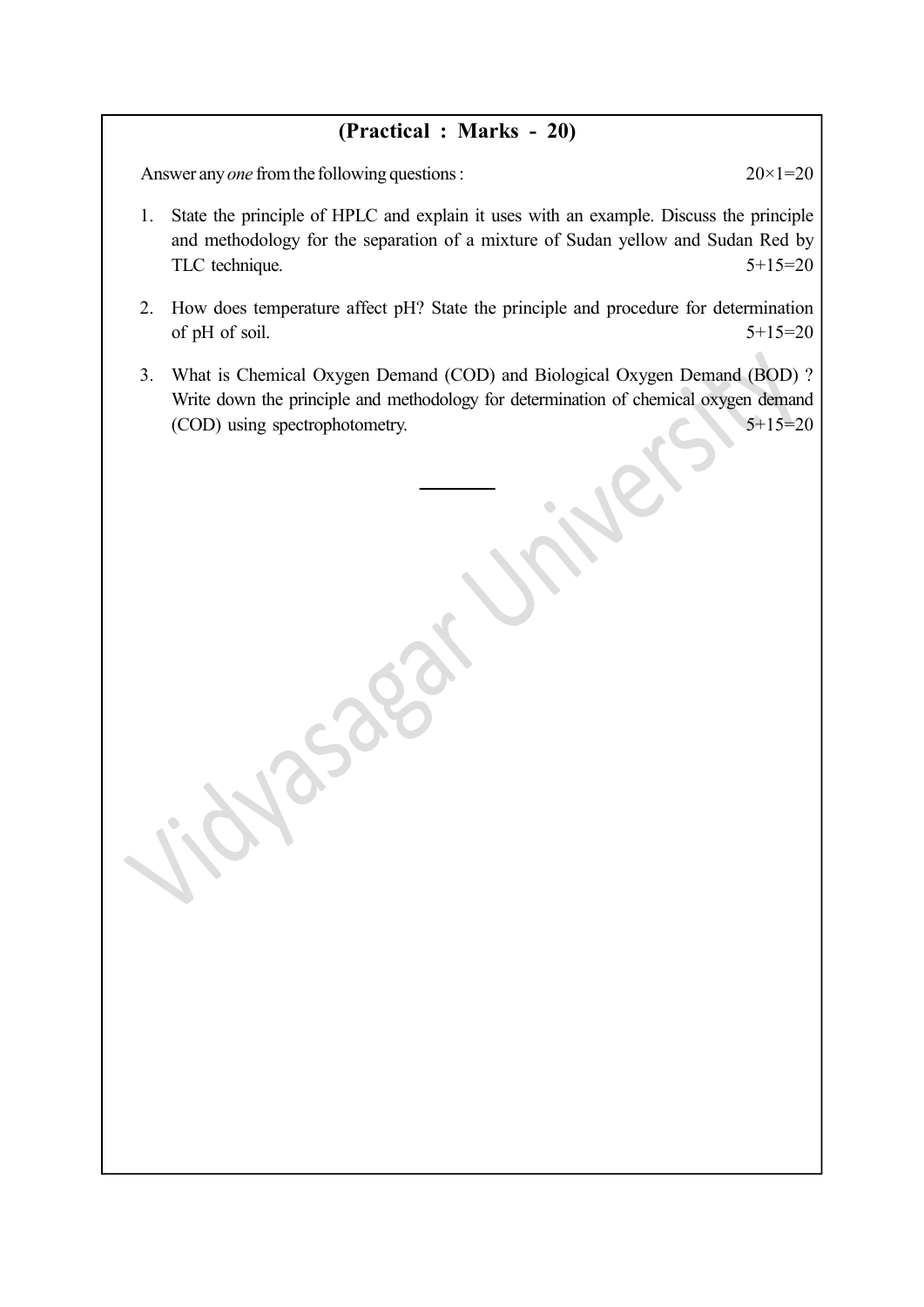#### Or

#### INSTRUMENTAL METHODS IN CHEMICAL ANALYSIS

#### (Theory : Marks - 40)

#### Group - A

Answer any *three* questions from the following :  $12 \times 3 = 36$ 

- 1. (a) How does gel electrophoresis technique is used to detect our DNA?
	- (b) Why column is known as the heart of the gas chromatography?
	- (c) What are the important criteria for selecting organic solvents for solvent extraction? Which is the most commonly used detector in high performance liquid chromatography (HPLC) and why?
	- (d) What is the maximum and minimum value of  $R_f$ ?<br>2<sup>1</sup>/<sub>2</sub>+2<sup>1</sup>/<sub>2</sub>+(2<sup>1</sup>/<sub>2</sub>+2<sup>1</sup>/<sub>2</sub>+(2<sup>1</sup>/<sub>2</sub>+2<sup>1</sup>/<sub>2</sub>)+2
		-
- 2. (a) The frequency of 'O-H' stretching in Phenol can be lowered by about 40-100 cm–1 when the spectrum is recorded in benzene solution compared to  $\text{CCl}_4$ . Explain why?
	- (b) Write down the various advantages of Fourier Transformation in Infrared Spectroscopy.
	- (c) The IR spectra of Ethyl acetoacetate exhibits absorption three bands around 1748  $cm^{-1}$ , 1725  $cm^{-1}$  and 1650  $cm^{-1}$ . Explain this fact with proper explanation.
	- (d) Explain the following observation :



 $3+3+3+3$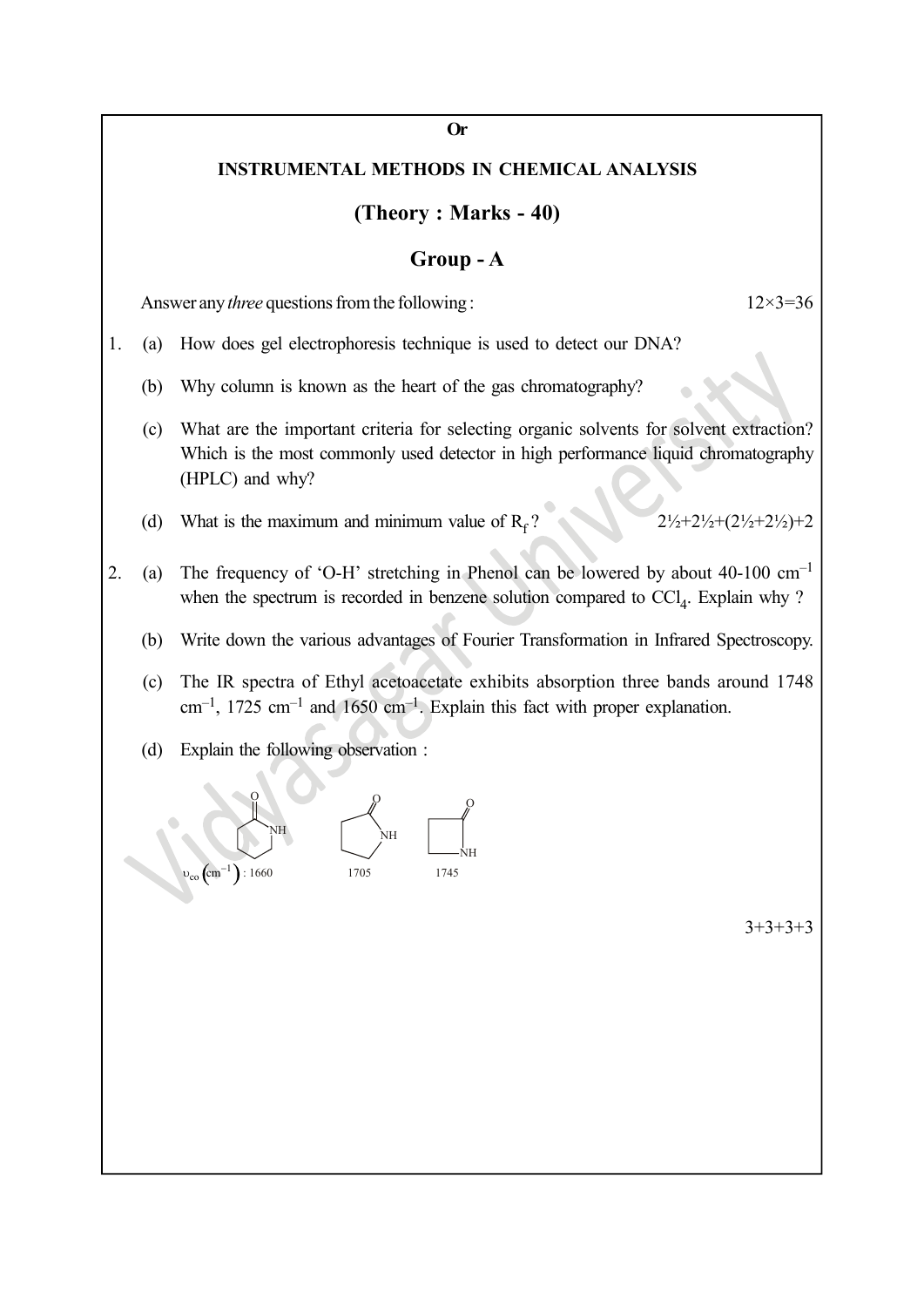- 3. (a) What is wavelength dispersion ?
	- (b) Calculate UV absorption  $(\lambda_{\text{max}})$  for the following compounds (A & B) and then explain the calculated results by corelating with particle in one dimensional box.



- (c) Why  $\pi$  to  $\pi^*$  transition is stronger than n to  $\pi^*$  transition ?  $\pi$  to  $\pi^*$  transition in aniline appears at 230 nm in ethanol but this band is shifted to 203 nm in an acidic aqueous solution. Explain.  $[2+(1\frac{1}{2}+1\frac{1}{2}+2)+(2\frac{1}{2}+2\frac{1}{2})]$
- 4. (a) What do you mean by chemically and magnetically equivalent nuclei ? Explain with suitable examples.
	- (b) What do you mean by internal reference compound? Why TMS is use for that purpose?
	- (c) What do you mean by Chemical Shift? Explain the chemical shift value of the following compounds :

$$
\delta_{\mathrm{H}}:\,\mathrm{H}_{3}\mathrm{C-CH}_{3}\quad \mathrm{H}_{2}\mathrm{C=CH}_{2}\quad \mathrm{HC}\underset{2.88}{\equiv}\mathrm{CH}%
$$

- (d) What are the factors to control the width of a NMR signal ?  $3+3+3+3+3$
- 5. (a) What is the difference between stable, unstable and metastable ions in mass spectrometry?
	- (b) Discuss the principle and applications of Mass spectroscopy.
	- (c) Fragmentation in mass spectrometry is a characteristic property of a compound. Explain.  $3+5+4$
- 6. (a) What are the difference sources used in X-ray spectroscopy ?
	- (b) What are the differences between Potentiometry and Voltametry related to electrochemical analysis?
	- (c) What is cyclic voltametry ? Discuss its various applications.
	- (d) What is the instrument used in radiometric method?